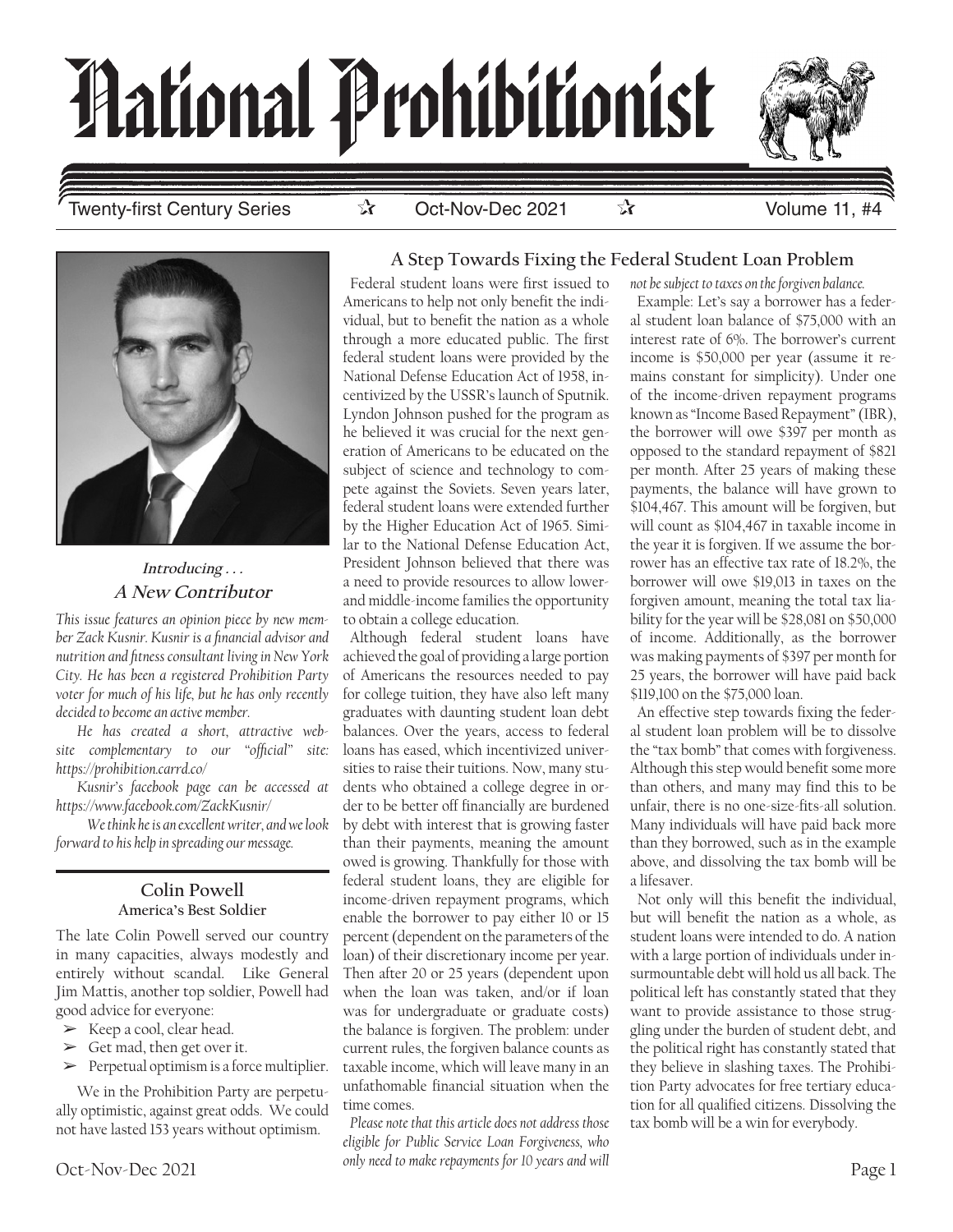# The Hational Prohibitionist

ISSN 1549-9251 D Published at Box 212, Needmore, Pennsylvania 17238 by the Prohibition National Committee. Editor: James Hedges (717-485-5807) hedges@prohibitionists.org

Deadline: last Monday of the month Contributed articles are welcome, but will not be acknowledged or returned unless a SASE is enclosed.

Subscription: \$5/year (12 months) – make checks out to the Prohibition National Committee, memo "National Prohibitionist Fund," and mail to the address above.

Editing, typography, and graphic design by The Camel Press, Big Cove Tannery, Pennsylvania. Printing by Mercersburg Printing, Mercersburg, Pennsylvania.

Editorial material is not copyrighted and may be reproduced by anyone, with credit.



**From the Chairman's Corner** *Phil Collins*

I thought that, since the PNC had vacancies, we should try to fill them. I emailed some members and asked if they wanted to join the PNC. James Clifton (of IN), James Dotson (of VA), and Scott Baier (of NJ) wanted to be on the PNC, for their states. John Pietrowski wanted to be on the PNC, at large. Our secretary, Jonathan Makeley, typed bios, about all four candidates. He emailed them to all of the current PNC members and mailed them to the members who don't use email. After the votes were received, Jonathan reported that all four of them received enough votes to be added to the PNC. I requested that the website be updated so that it will include the names of all PNC members.



K

Utah lowered its "drunk driving" BAC in 2018, from 0.08 to 0.05. A before-and-after comparison (2019 vs 2016) shows definitively that prohibition works.

Nationwide, the death rate from drinking and driving has increased 17% during the "Covid era," but in Utah, the **lower tolerance** of drinking and driving **reduced** the death rate by 18.3%. The incidence

of alcohol-related accidents was reduced even more – down 19.8%.

Contrary to the panicked predictions of businessmen, revenues of the tourism and entertainment industries in Utah increased following the reduction in legal blood-alcohol content (BAC). Fear-mongering about potential loss of jobs because of stricter control over alcohol is a self-serving lie. Prohibition is good for business.

### **Hear! Hear!**

ץ⊘

Be sure to read Prof. Mark Schrad's recent article in *The Atlantic*, "The Truth about Prohibition." Schrad points out that Prohibition was a worldwide reform. It was a campaign against capitalist exploitation and European colonialism in Russia, China, The Congo, Scandinavia, and aboriginal North America. It walked handin-hand in the United States with the suffragist and emancipation movements.

"This broader global context makes clear that prohibitionism was not conservative; it was progressive. It was not a culture clash of the propertied classes trying to 'discipline' the have-nots. Just the opposite: Temperance was a weapon of the weak against imperialism, against predatory capitalism, and against an autocratic state that promoted and profited from ordinary people's subordination to an addictive substance."

#### **Fraternities**

≺∞

An alcohol-caused death in the Pi Alpha Pi fraternity house at Michigan State University brings this year's toll to four. Phat Nguyen was killed on November 27th. He joins Stone Folz at Bowling Green State University (Pi Kappa Alpha), Thomas Hazlewood at the University of Kentucky (Farmhouse), and Andrew Oakes at Virginia Commonwealth University (Delta  $Chi$ ) – and they are only the ones whose deaths made national news.

Although schools penalize fraternities for their most egregious offenses, and others don't allow fraternities on their campuses at all, membership in a fraternity is often seen by college students as a prestige "thing."

Fraternity initiation rites commonly

include binge drinking. While only a few students pledge each year, their death rate per 100,000 is high. Joining a fraternity is one of the most dangerous things a young man can do.

## **Second Amendment Opinions**

The strongest reason for people to retain the right to keep and bear arms is, as a last resort, to protect themselves against tyranny in government

 *-- Thomas Jefferson*

Are we at last brought to such humiliating and debasing degradation, that we cannot be trusted with arms for our defense? Where is the difference between having our arms in possession and under our direction and having them under the management of Congress? If our defense be the real object of having those arms, in whose hands can they be trusted with more propriety, or equal safety to us, as in our own hands?

#### *-- Patrick Henry*

Firearms stand next in importance to the Constitution itself. They are the American people's liberty teeth and keystone under independence. From the hour the Pilgrims landed to the present day, events, occurrences, and tendencies prove that to insure peace, security, and happiness, the rifle and pistol are equally indispensable … the very atmosphere of firearms everywhere restrains evil interference. They deserve a place of honor with all that is good.

 *-- George Washington*

## **Gambling on Reservations**

The proliferation of casinos on Indian reservations began in 1988, when President Reagan signed the "Indian Gaming Regulatory Act." This Act surrendered American authority over gambling on reservations to the tribes themselves, and tribes on the east and west coasts were quick to exploit gambling by non-members to enrich themselves.

 As often happens, businessmen (in this example, the tribes) take the profits from vice while leaving the clean-up costs to the general public. But in the case of Amerindian casinoes, it's only karma getting revenge – after all, the European colonists gave the tribes firewater.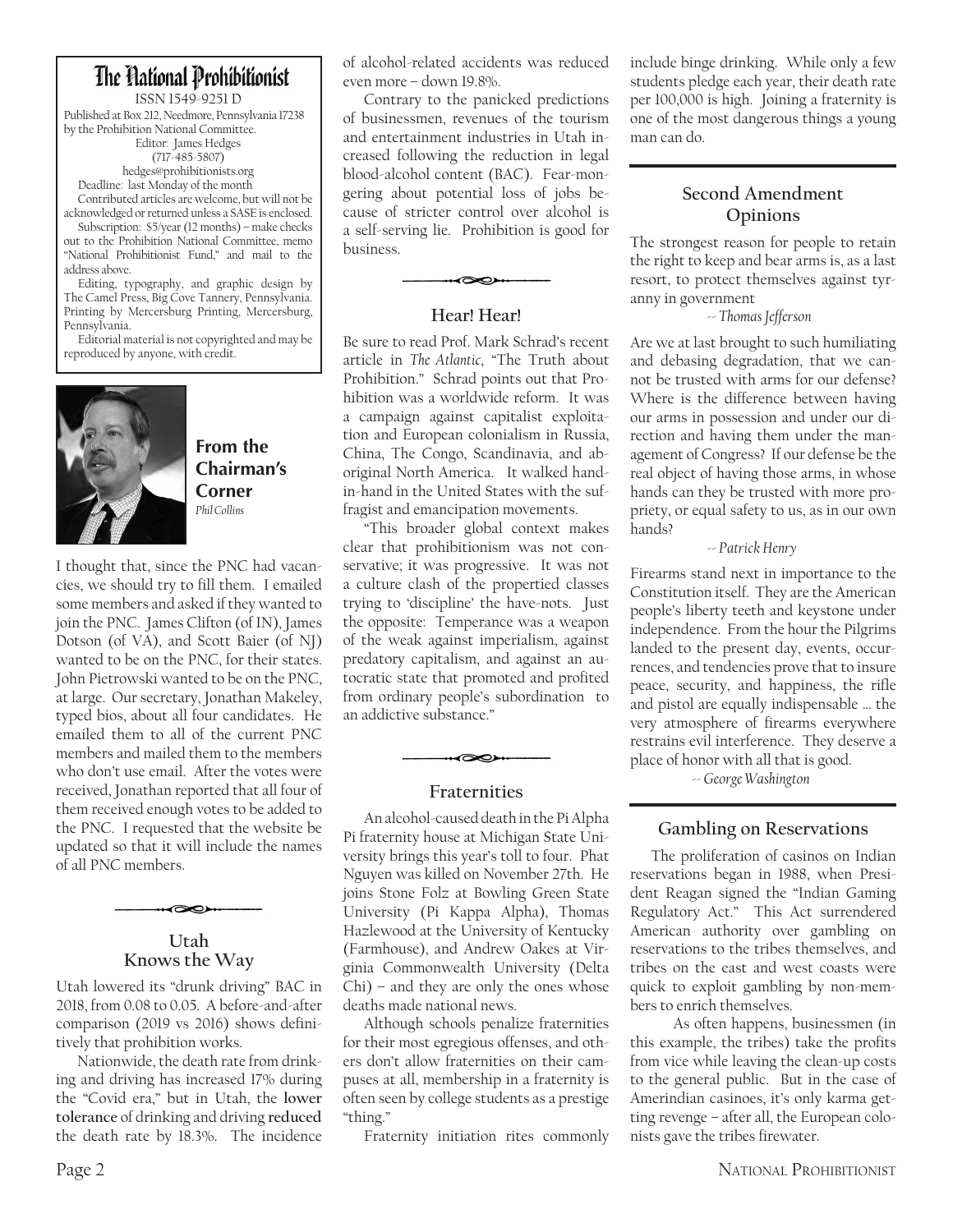#### **Pennsylvania Voters**

Third-parties in Pennsylvania co-operate as the "Pennsylvania Ballot Access Coalition" to seek improvements in Pennsylvania candidacy rules. For the coming legislative session, our vehicle will be the "Political Party Equality Act."

It's a tough row to hoe! The major party duopoly may not agree on much else, but they both oppose competition at election time. Pennsylvania places more obstacles than do most other states in the way of people wanting to run as third-party or independent candidates.

The PPE Act would make all "Qualified Parties" (those with at least 0.05% voter registration) subject to the same rules for nominating candidates. Currently "qualified" parties are the Green, Libertarian, Democratic, and Republican.

Other candidates would have to obtain only the number of signatures as are required for major-party candidates at primary elections.

Clearly, voters need more choices. In 2016, only 11% of voters actually liked Trump, and only 12% really liked Clinton. "Neither of the Above" was the true winner – voters are tired of having to choose the lesser of two evils.

In the 2020 election, 65 Pennsylvania House races had just one name on the fall ballot; local races sometimes had no named candidates at all (and were determined by write-ins). Lacking meaningful competition for many decades, government quality has suffered badly, while its cost (for primary and general elections) has skyrocketed.

The PPE Act would increase competition on election day and give Pennsylvanians choices of policy instead of personality.

Your Editor represents the Pennsylvania Prohibition Committee at PBAC meetings.

#### **New Approach**

R

Let's make drinking drivers who kill parents pay child support for the orphans!

A Missouri grandmother, Cecilia Williams, is lobbying for a law to do just that. The loss of young children's parents lays an unanticipated financial burden on relatives who then have to raise the orphaned children.

 Can the Prohibition Party get behind this? It's an issue with heart-string appeal which could get us a lot of beneficial publicity.

#### Inebriated Literature

The Rye in the Catcher Ale to the Chief Gunga Gin Cannery Rosé Romeo and Julip The Handmaid's Ale Cognac the Barbarian My Liver's Travails Gone with the Wine From Beer to Eternity Decanterbury Tales Olive or Twist Wine Kampf Atlas Chugged Tequila Mockingbird Little Souse on the Prairie Vintner of our Discontent

[Government is] "a contrivance of human wisdom to provide for human wants. Men have a right that these wants be provided for by this wisdom." *---- Edmund Burke*

#### **Has a Light Dawned?**

The mental-health establishment has long been a captive of the booze industry: Its narrative has always been that drinking is good (just don't drink "too much") – *e.g.,* that we should use alcohol but not "abuse" it. The clinical description has been "alcohol *abuse* disorder."

Now, maybe that's changing. A recent major article by Chuck Ingoglia, President of the National Council for Mental Wellbeing, bravely calls it what it is: alcohol "use" disorder. The full text is reprinted in the Nov-Dec *National Good Templar*, citing the 24 September issue of the newspaper *USA Today*.

Ingoglia points out that drinking alcohol is the third-largest preventable cause of death in the United States, after smoking and obesity. The drug alcohol kills more people than do all illegal drugs, combined. And while large amounts of money and effort are devoted to reducing the consumption of illegal drugs, we allowed alcohol consumption to increase by 40% last year.

Oct-Nov-Dec 2021 ica." Figure 2021 ica." The drug alcohol is no less dangerous than are "illegal" drugs, says Ingoglia, and "too many Americans are drinking themselves to death. It's time to sober up, America."

## **Editor's Musings**

**Women's Rights**

"This view that women are somehow inferior to men is not restricted to one religion or belief. Women are prevented from playing a full and equal role in many faiths. Nor, tragically, does its influence stop at the walls of the church, mosque, synagogue, or temple. This discrimination, unjustifiably attributed to Higher Authority, has provided a reason or excuse for the deprivation of women's equal rights across the world for centuries. At its most repugnant, the belief that women must be subjugated to the wishes of men excuses slavery, violence, forced prostitution, genital mutilation, and national laws the omit rape as a crime. But it also costs many millions of girls and women control over their own bodies and lives, and continues to deny them fair access to education, health, employment and influence within their own communities.… The truth is that male religious leaders have had – and still have – an option to interpret holy teachings either to exalt or subjugate women. They have, for their own selfish ends, overwhelmingly chosen the latter." *-- Jimmy Carter*

The Prohibition Party has always treated women as equals. Our recent platform planks against abortion dishonor our history of equality. The issue is not "When does new life acquire its own individual rights?" The issue is: "Should old men (still) have the right to tell young women how to choose their own futures."

#### **Cigars**

Cigars rarely are mentioned in anti-smoking publicity, but they're also dangerous. The American Lung Association says that smoking two premium cigars in one day is equal in risk to smoking a pack of cigarettes.

Cigar smoke is more alkaline than is cigarette smoke, and its chemicals are more easily absorbed into the blood stream. Just because cigar smoke is not usually inhaled doesn't mean that it is harmless.

Cigar smokers are up to 10 times more likely to die from cancers of the mouth, larynx, and esophagus than are non-smokers.